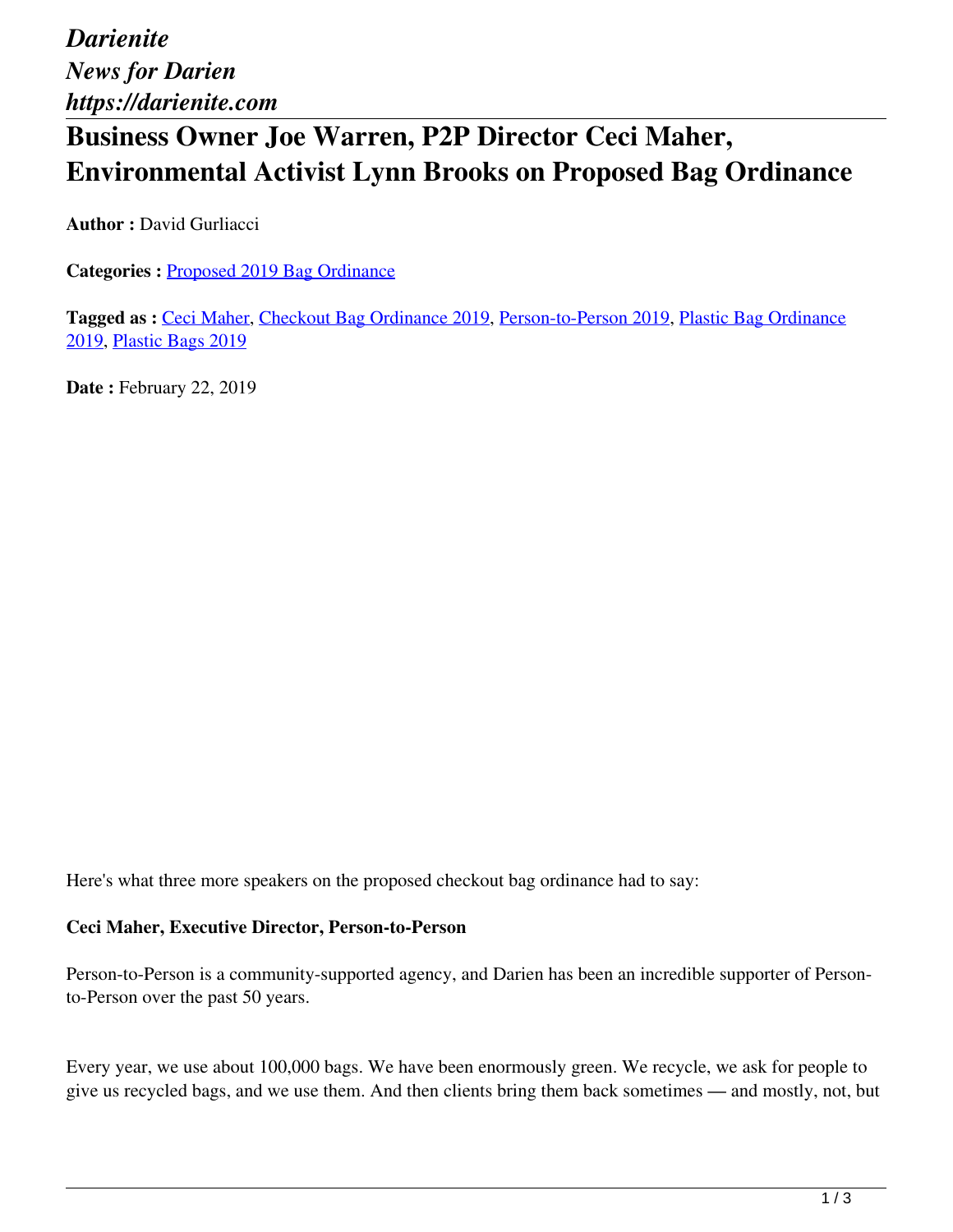## *Darienite News for Darien https://darienite.com*

sometimes — and we reuse them again.

We are in support of this ordinance. We really believe in the environment, and that's one reason we are tremendously green. We reuse clothes, as you all know. We reuse bags. When we do the postal food drive, we have people who fold up all those bags, and we use them again.

Even though a 100,000 bags is going to be very difficult for Person-to-Person, because they are expensive — I'm not saying they aren't. We are working with Skip the Plastic and BYO to make sure that we are getting at least a start.

And we're going to be putting information in our database so every time a client comes gets a reusable bag, we'll mark it and ask them to bring it back, and if they don't bring it back, they another try, and then if they don't bring it back, they're going to have to figure something out.

So we're committed to it, we're planning for it, and we're in support of it.

#### **Joe Warren, Owner of Wild Birds Unlimited**

My name is Joe Warren [...] and I have been here in Darien forever. I also happen to own a retail store on Heights Road here in Darien, and I use both plastic and paper bags, and to be very honest with you, I couldn't care less whether this ordinance gets passed or not.

My problem is, this ordinance does not address the problem. It is simply a Band-Aid solution for what we perceive is a big, big problem. There is a problem. The problem is not at Palmer's, it's not at Stop & Shop it's in Bridgeport.

The fact that any of these bags cannot be recycled is simply unacceptable. And we as a town, we as a state, have to put pressure on the Powers That Be to understand why they refuse to recycle these products. We've learned to recycle all kinds of things, and yet, this particular thing, we are told over and over again, "We don't have the equipment to do it, it jams up our equipment, it is not economically feasible."

I refuse to accept that answer. Second of all, the issue of plastic — single-use plastic bags are just a drop in the bucket. They're not the fundamental problem. The only problem with them is that Bridgeport won't recycle them. They burn them, instead.

We need to correct the problem at the source. If we're serious about removing plastic from the stream, we need to look at things like those silly tabs on the milk cartons that nobody recycles. People pull that tab out of the milk carton, throw it in the garbage, and who cares where it winds up. And that's by the thousands.

We don't need it at all! Why they put that on the milk cartons and the juice cartons is completely beyond me. We were fine when we just simply opened the side of the carton and formed a pour spout.